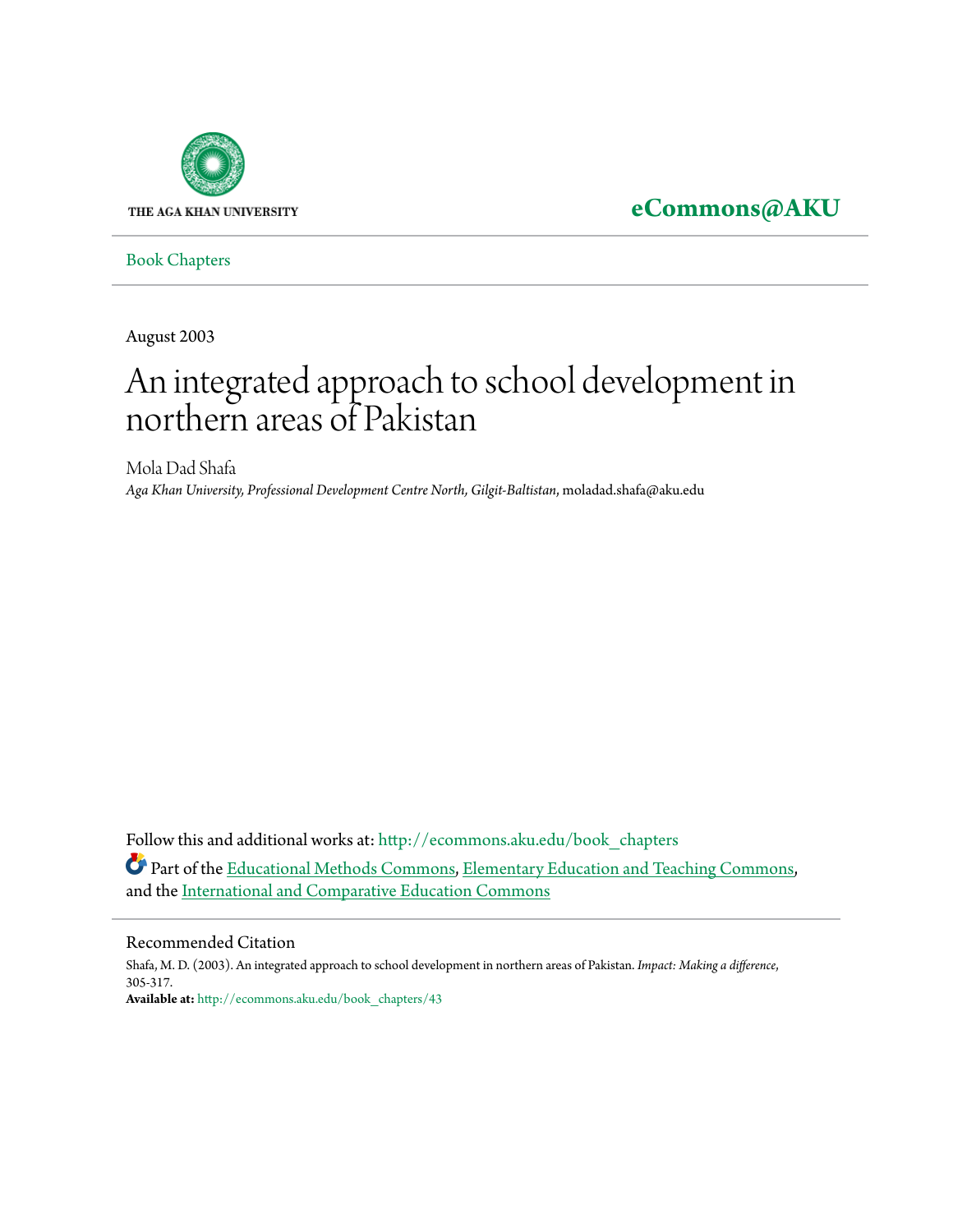## An Integrated Approach to School Development in **Northern Areas of Pakistan**

Maula Dad Shafa AKU-IED Professional Development Centre, Northern Areas, Pakistan

#### **Abstract**

I started my career as a primary school teacher working for the Aga Khan Education Service in the Northern Areas of Pakistan. I was one of AKU-IED's first-cohort Professional Development Teachers (PDTs), and was the only course participant from the Northern Areas of Pakistan in the first MEd course. Having completed the MEd degree from AKU-IED, I went back to my parent institution and was assigned the management of 30 schools.

My post-MEd work, which reflects an integrated approach to school development, ranges from conducting professional development programmes for teachers and head teachers, increasing students' voice in school improvement-related decisions, revitalising school management committees, establishing resource centres, to increasing parents' (especially of mothers') involvement in school life. The saga of my work as a PDT portrays both successes and frustrations, and has interesting implications for those who may work under similar social, political and geographic conditions in the Northern Areas, or elsewhere in the country.

My work as a change facilitator for Aga Khan Education Service, the government and the English-medium schools in the Northern Areas was researched and a documentary called 'A New Beginning' was produced by an AKU-IED research assistant (Saeeda) Nathu). This documentary presents interesting insights on multigrade teaching issues, community involvement in schools, orientation programmes to the school management committees, and the students' representative councils in schools.

I believe that sharing the significant episodes of this documentary, of 25 minutes, highlighting the achievements and challenges, and showing the school improvement work done in the rural, mountainous Northern Areas might be interesting and professionally helpful for other PDTs facilitating changes in schools.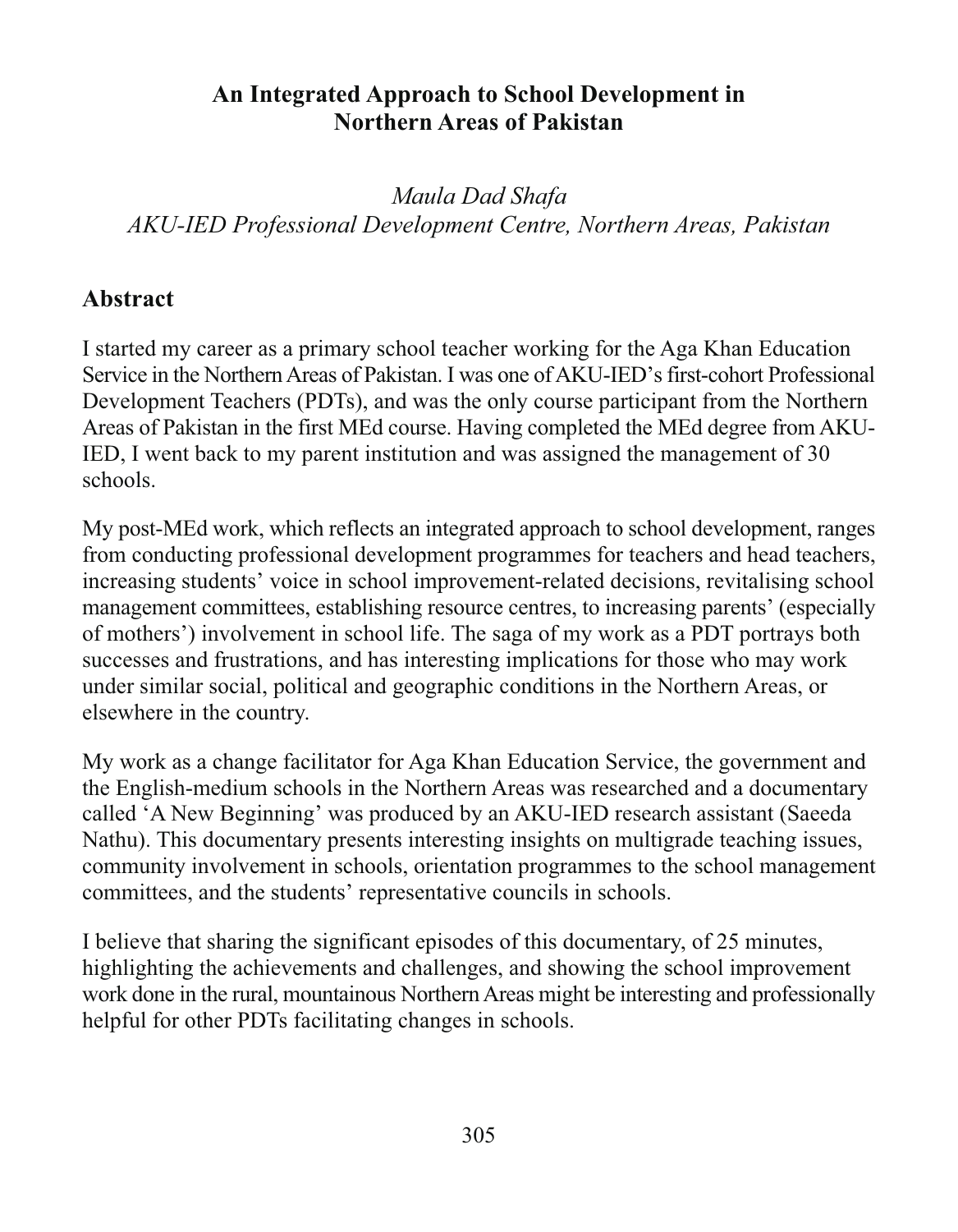Thus, I intend to present a paper (with the video) describing both my successes and challenges as a PDT in enacting school improvement in the Northern Areas of Pakistan.

## **Introduction**

Having an emphasis on female education at the core of its mission, the Aga Khan Education Service, Pakistan (AKESP), during the last several decades, has been playing a complementary and supplementary role in government's efforts both to provide access and to improve quality of education in the mountainous, rural Northern Areas of Pakistan (Shafa, 2003). Several factors such as the gradual move towards meritocracy, increasing competition for students' admissions in educational institutions and, consequently, parents' interest and involvement in schools resulted in a variety of school improvement intervention by the AKESP. Though there has been more emphasis on enhancing the individual capacity of teachers than improving the collective "change capacity of schools" (Hopkins et al., 2000), AKESP has been, nonetheless, making strategic interventions to address the community's concerns about the quality of teaching and learning in schools. The famous Field-Based Teachers Development Programme (FBTDP), originally designed for and implemented in the Northern Areas since 1983, the Language Enhancement and Achievement Programme (LEAP), the subject-specific and general refresher courses for teachers, and the Learning Supervisors system for on-the-job mentoring of teachers are some of the examples of AKESP's strategic initiatives taken during the last two decades.

The following paper portrays AKESP's intervention for establishing the first Field Education Office (FEO) in Gahkuch in 1996, one of the several AKESP initiatives to decentralize its operations to achieve its goals more efficiently. The aim of FEO Gahkuch was to improve and strengthen management as well as academic support to teachers and, therefore, to work closely with various stakeholders to improve the teaching-learning conditions in schools. Since I was the founding head of the FEO Gahkuch, the paper also presents a Professional Development Teacher's (PDT's) approach, his initiatives and challenges in introducing school improvement activities in the schools falling under the FEO Gahkuch jurisdiction.

The reasons for establishing the FEO at Gahkuch were two-fold: First, the AKES senior management believed that the first experimental FEO needed to be nearer to the central office so that its work could be closely monitored and ongoing support provided, secondly, Gahkuch is the central and easily approachable location for Ishkoman and Punial (two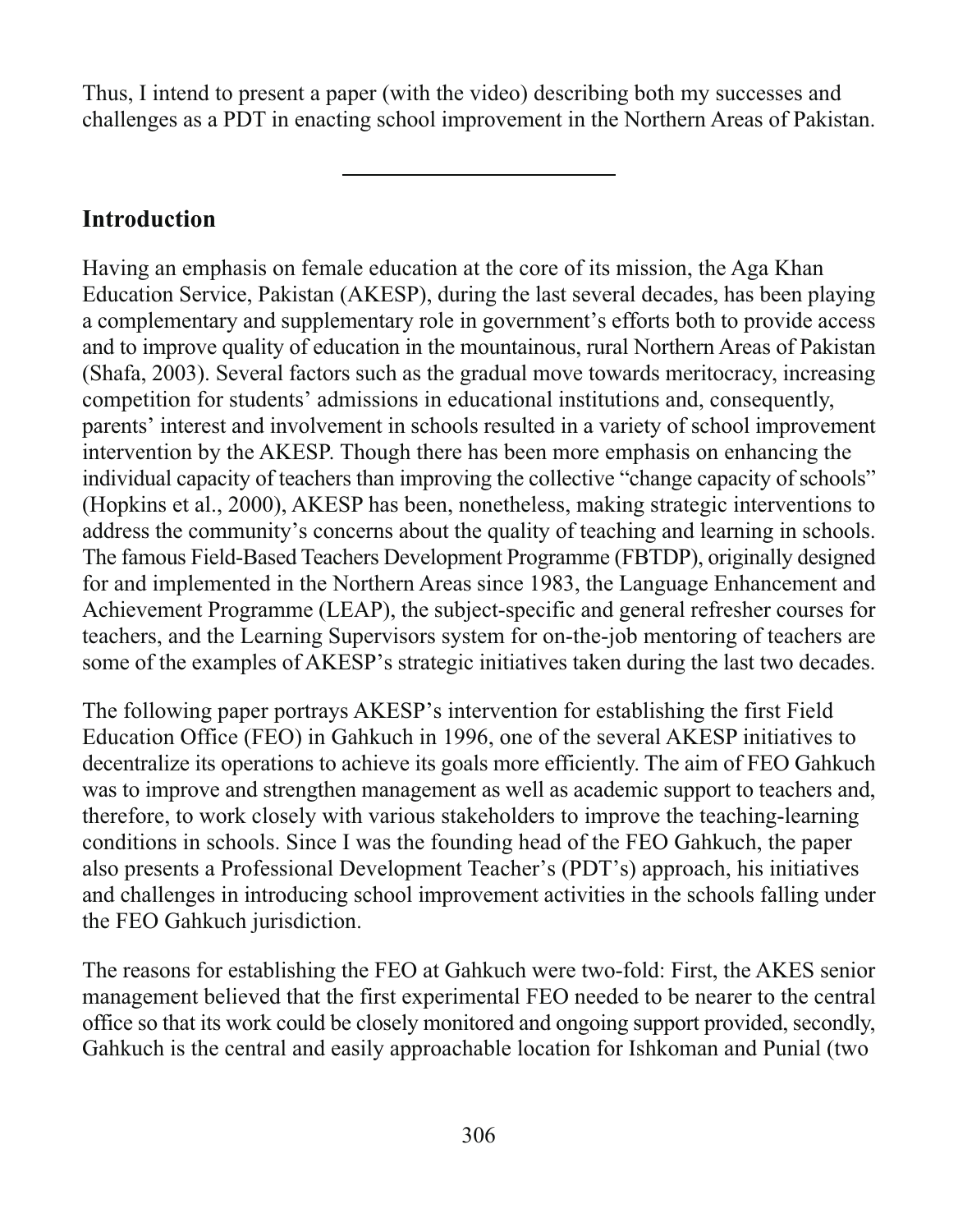tehsils of Ghizer district), both of which make one of the four administrative units of the AKES schools. FEO Gahkuch was, therefore, responsible to monitor and provide professional support to 175 teaching staff for almost 5,000 students in 27 schools. Since the roads were not cemented, access to schools consumed a lot of time. For instance, it would take three hours drive from the FEO to reach the remotest school in the Ishkoman valley and, at certain times, schools in various parts of Ishkoman would remain inaccessible because of road blockades.

I, with the help of the field team, which included two education officers, an office assistant and a driver, initiated several school improvement activities in Ishkoman and Punial AKES schools. The brief space here may not permit detail descriptions on each strategy and initiative, therefore, I intend to confine the discussion to what was captured in a documentary called 'A New Beginning', made by an AKU-IED research assistant, Saeeda Nathu, while she shadowed me in May 1998 to document the impact of AKU-IED's MEd programme on school improvement.

## **School improvement initiatives of FEO Gahkuch**

Schools, as an integral part of the wider society, uninterruptedly influence and are influenced by the external world of schools. In order to address the teaching-learning issues, which make the core of the school improvement process, it is inevitable to simultaneously address the forces emanating from the inside and outside world of schools... And this is what adds multi-layered complexity to the school improvement process.

Keeping in mind the magnitude of the challenge of making a positive difference in schools, the Field Team (FT) first conducted a needs analysis and gained useful insights from the schools' staff and the local communities on school improvement matters. The challenges identified were categorized as the "inside-school" and the "outside-school" issues. For instance, lack of morale and motivation of staff, their lack of pedagogical knowledge and skills, problems of physical school plan, and lack of management and leadership skills of headteachers emerged as the major "inside-school" challenges. Whereas lack of parents' interest in schools, micropolitics among the communities as well as between the communities and AKESP, central office-related issues, and community's lethargic attitude towards AKESP were some of the examples of the "outside-school" challenges to school improvement.

Based on our experiences of working in the organization and on our ongoing interactions with the various stakeholders, we decided to take an integrated approach to school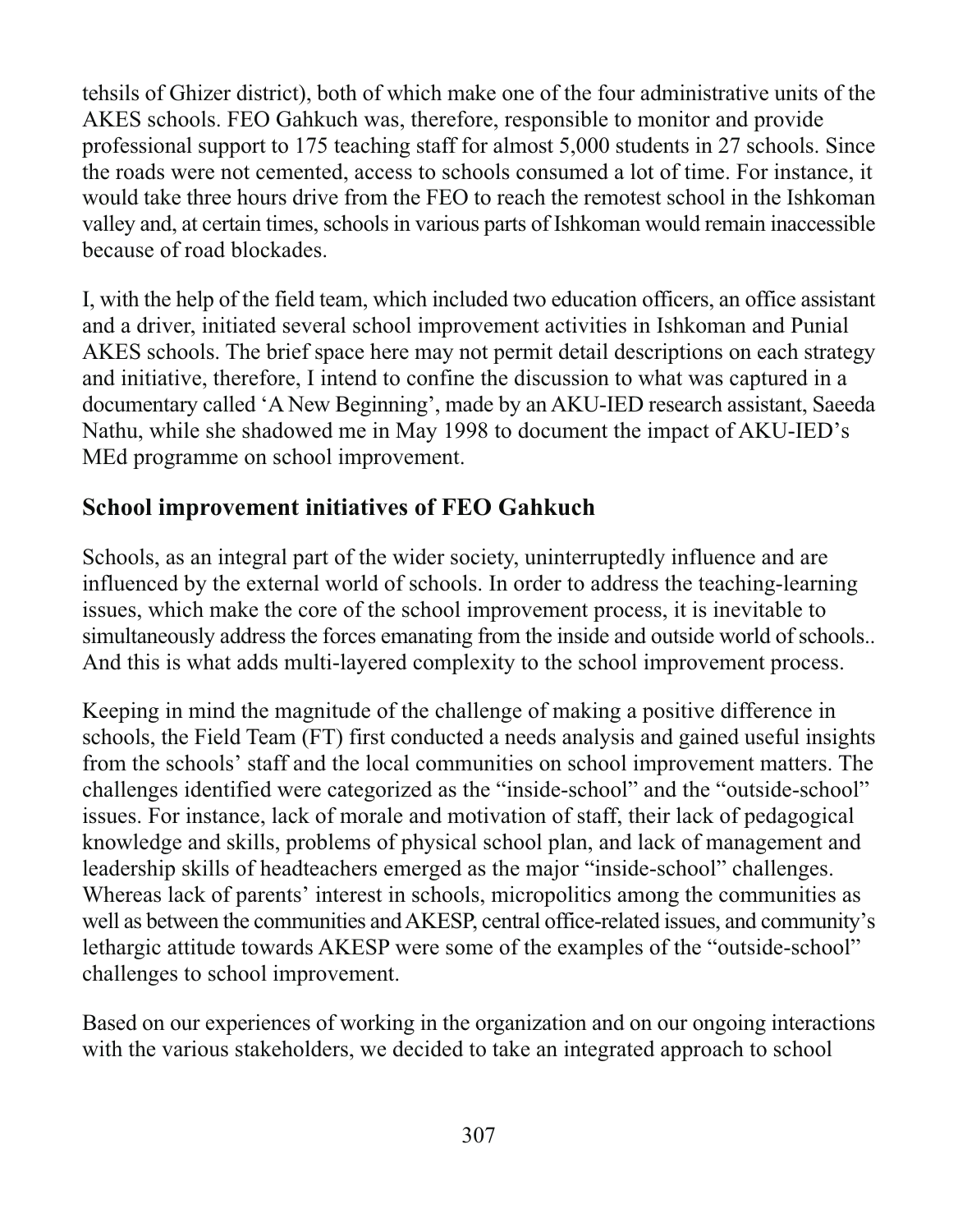development. Our integrated approach to school development closely reflected the following "vibrant model for quality improvement" (Memon, 1999).



Specifically, we extended our efforts to provide teachers and headteachers with ongoing professional support, develop headteachers' leadership and management skills, take initiatives to improve students' attendance and their achievement in school, motivate the community representatives on the village education committees (VECs) to work as change agents, and work with parents and other community members (especially with mothers) to increase their awareness and role in schools. Using Memon's (1999) framework for quality improvement, I now describe some of the major FEO school improvement initiatives

## Curriculum and pedagogical approaches

By introducing teachers to various instructional approaches, we also helped them to develop a broader understanding of the curriculum and enrich the textbooks, where needed. There were various issues related to the curriculum and pedagogical approaches.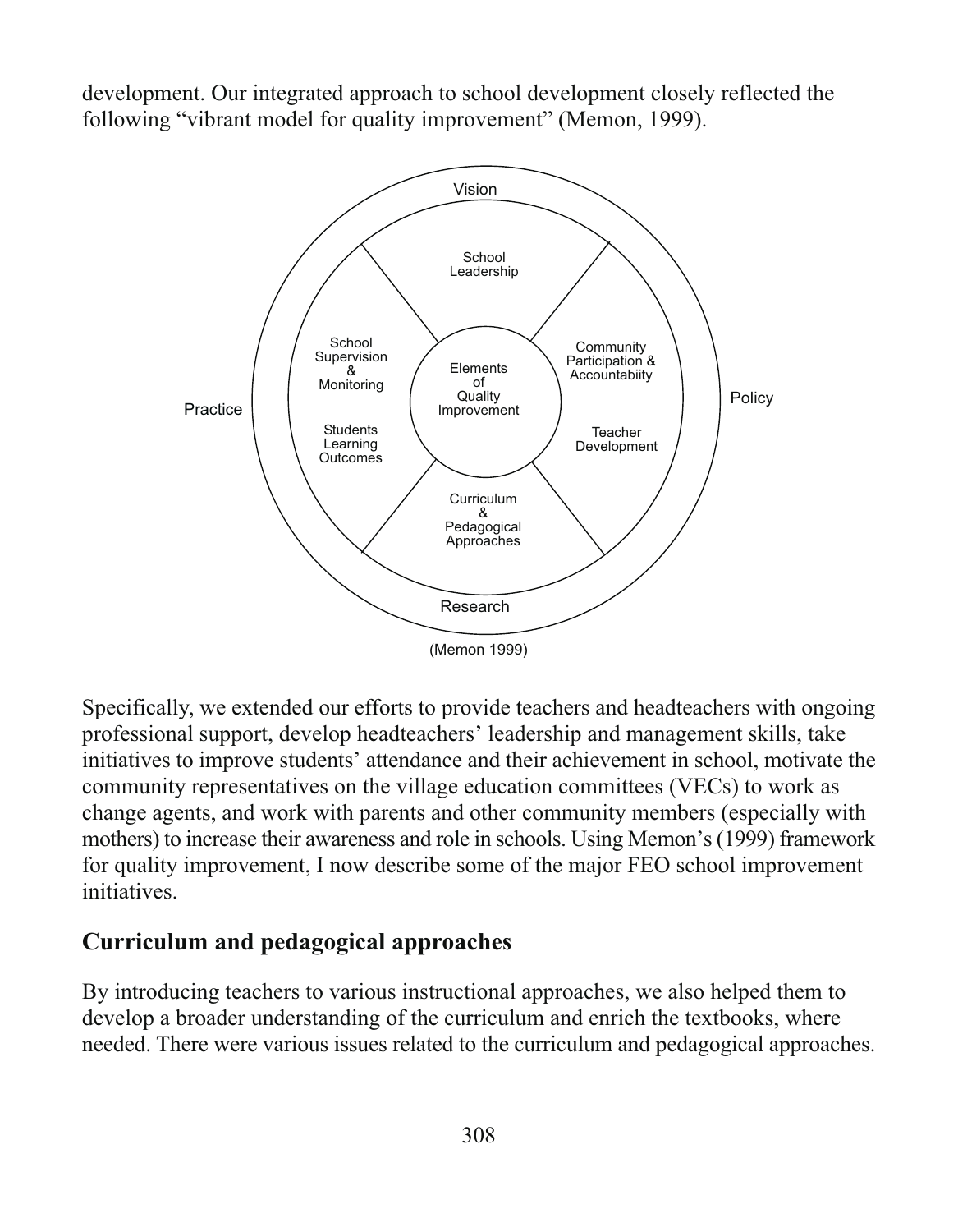For instance, attaining the curriculum objectives was hampered due to lack of teaching and learning resources. Also, schools generally had fewer teachers than the number of classes, thus, curriculum implementation and increasing students' learning time emerged as serious school improvement issues. Consequently, curriculum implementation rather than curriculum enrichment became the priority to be addressed. We took the following initiatives to address these curriculum and teaching-related challenges:

#### **Conducting multigrade teaching courses**

In majority of primary and middle schools in the Northern Areas, there are more classes than the number of teachers available to teach those classes. This situation confronts both students and teachers with serious teaching and learning challenges. The multigrade teaching condition, a common phenomenon in numerous developing countries (Shafa, 1995), poses serious problems when teachers lack knowledge and skills to effectively deal with "more classes than the number of teachers available."

Upon my return from AKU-IED, I conducted multigrade teaching workshops for the primary and middle school teachers in various parts of the Northern Areas. Noting the effectiveness of these courses, the AKESP management decided to modify its Field-Based Teachers' Development Programme (FBTDP) and made the multigrade teaching course an integral part of the FBTDP. It was when AKESP was providing teachers multigrade courses through FBTDP, one of the World Bank missions, making a needs analysis to launch the 'Northern Areas Education Project' (NAEP), bought into the multigrade course idea and recommended to the government education department to follow the AKESP's multigrade course model for the NAEP school improvement initiatives. Since then numerous primary and middle school teachers representing the three education systems (government, AKESP, and the private English-medium schools) have benefited from the multigrade courses.

#### Introducing cooperative learning in schools

Although pedagogical concepts such as "group work" or "activity-based teaching" were not really new in the Northern Areas, introduction of cooperative learning structures immediately attracted teachers' attention and became a popular and oft-used teaching strategy. Cooperative learning components such as "positive interdependence", "individual accountability" and "social skills" (Kagan, 1992) sparked an enthusiasm in teachers because these components helped them improve students' interest, motivation and their involvement in learning activities.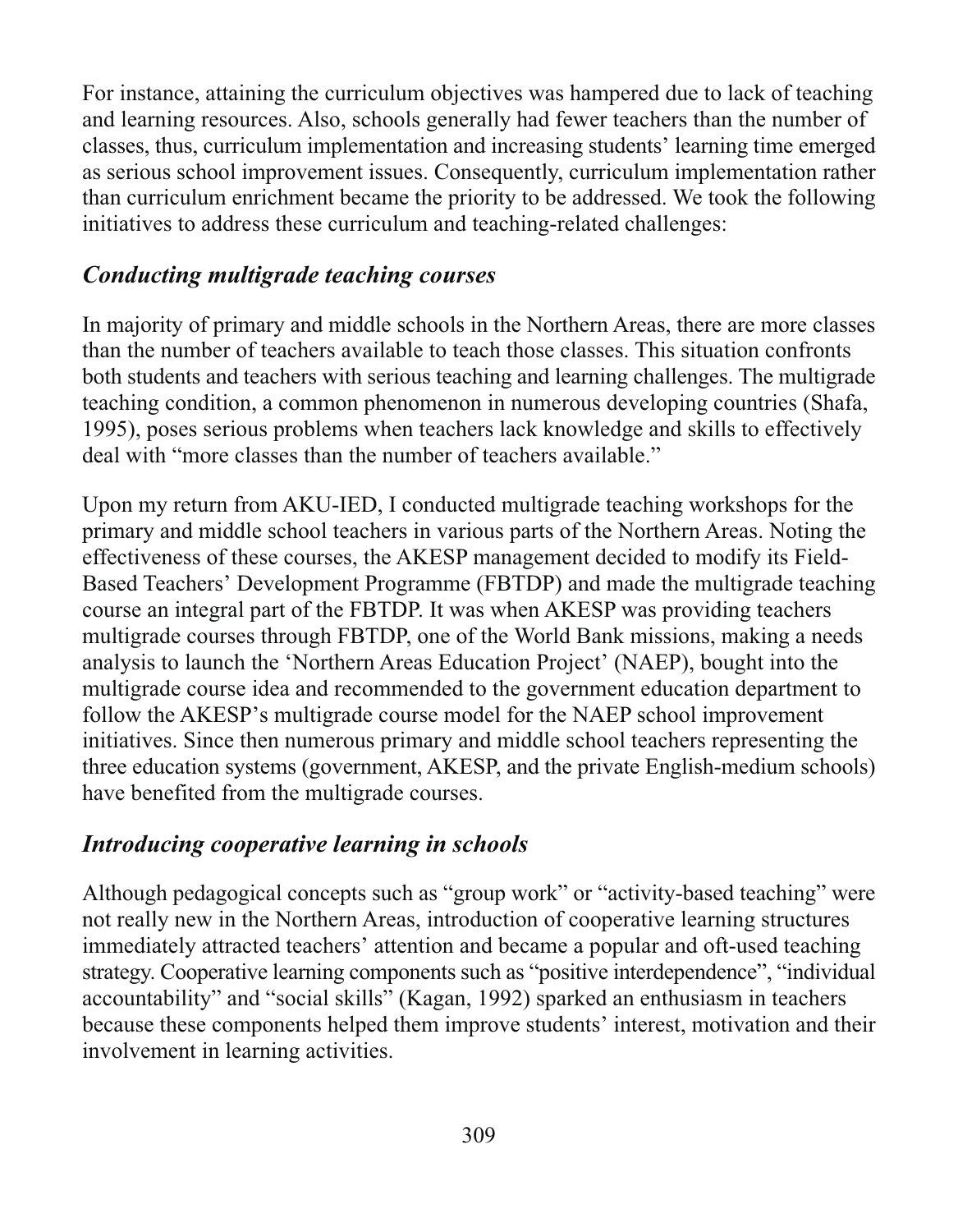Introduction of cooperative learning structures in schools proved to be an appropriately grafted strategy as it also coincided with and reinforced the rural development strategies (for instance, using the collective wisdom for conflict resolution, decision-making and problem- solving) by other Aga Khan Development Network (AKDN) institutions such as the Aga Khan Rural Support Programme (AKRSP) (AKRSP, 1984). It seemed that the AKDN social change agencies took an integrated approach to improve the living conditions of the people of the mountainous, rural Northern Areas. Introduction of cooperative learning was thus a right initiative at the right time in the context of the Northern Areas.

## **Improving students' learning outcomes**

Students' learning is at the core of all school improvement initiatives and, therefore, it closely reflects the quality and professionalism of teachers and the overall performance of schools. Because the teaching approaches in the FEO Gahkuch schools characterized the "transmission-mode", students developed the rote learning skills rather than reflecting on raising questions and understanding the concepts. Also, there were no opportunities for students involvement in school life, like talent shows, to improve the teaching-learning conditions in schools

We took several initiatives to improve students' interest and their motivation in schools to enhance their learning outcomes. Two of the major initiatives are described below:

#### Establishing teacher resource centres

In order to address the lack of teaching resource issue, the FT encouraged schools to develop and preserve teaching aids in schools. Teachers were facilitated in developing teaching aids from the low-cost and no-cost material, and schools were also helped with financial resources to buy the most-needed teaching aids. In some schools, the local community assisted in establishing resource centres by donating various furniture items such as tables, chairs and cupboards, whereas in other cases they came forward for doing manual work like repairing and whitewashing classrooms.

Resource centres preserved various kinds of resources, including subjects-related teaching and learning resources, models, charts, maps and artefacts, received from some of the community members. Some resource centres had specific Learning Corners, where teachers kept subject-specific teaching aids. In multigrade situations, teachers sent students of a particular class to these Learning Corners whenever they remained busy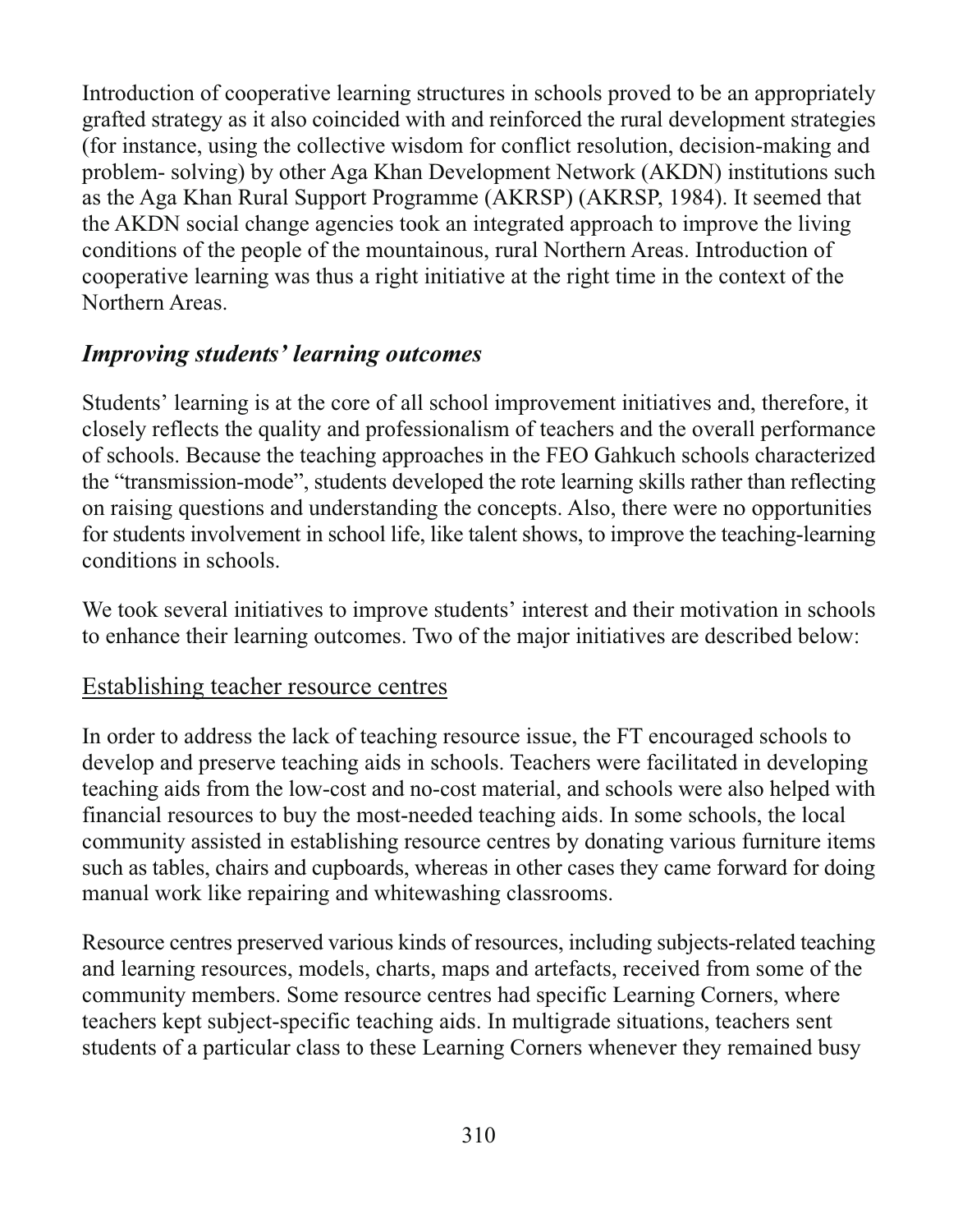teaching other grades.

## Students' representative councils (SRCs)

The primary goal of the SRCs was to increase students' voice in school improvementrelated decisions, and provide them an opportunity to "make thoughtful choices and adjustments" (Grace, 1992). Establishing an SRC in a school also provided students an opportunity to democratically elect their representatives. One student with the majority of votes from each class was elected as a member to the SRC. Number of SRC members varied from six, nine, to eleven for the primary, middle, and secondary schools respectively. The SRCs contributed to schools' improvement by:

- Assisting in teaching, especially when there would be no teachers to attend classes;  $\bullet$
- Establishing a welfare fund to assist the needy students;  $\bullet$
- Keeping an eye on and ensuring the physical cleanliness of school premises;  $\bullet$
- Acting as monitors and maintaining discipline in classes;  $\bullet$
- Playing their role to improve students' attendance;  $\bullet$
- Assisting in arranging various events and celebrations at schools.  $\bullet$

The SRCs were also given opportunities to receive and brief visitors on the working of schools. In cases where students remained absent for longer than three days, SRC members went to the absent students' homes and motivated them to attend the schools. In other cases, the SRC members washed the hands and faces and combed the hair of younger students who came to school untidy. In certain schools the SRCs had a box which contained some basic necessities such as towels, soaps, combs, hair oil, pencils, pens and erasers etc. Both teachers and SRCs briefed students to take stationery items from the SRC box whenever they forgot to bring or lost theirs, and return them at the end of the school day.

Besides establishing resource centres and students representative councils, the FT made wide-ranging efforts to improve students learning. For example, during our class visits we found that an overwhelming number of students had managed to pass their examinations without necessarily having the knowledge and understanding of the key concepts, which they should have learnt in the previous grades. This posed serious challenges to teachers in helping students understand and learn various concepts, thus, this situation required remedial teaching arrangements. As a result of our dialogues with teachers and headteachers, several teachers in schools volunteered to run remedial teaching classes after school hours. In some other schools, additional free coaching was made available to students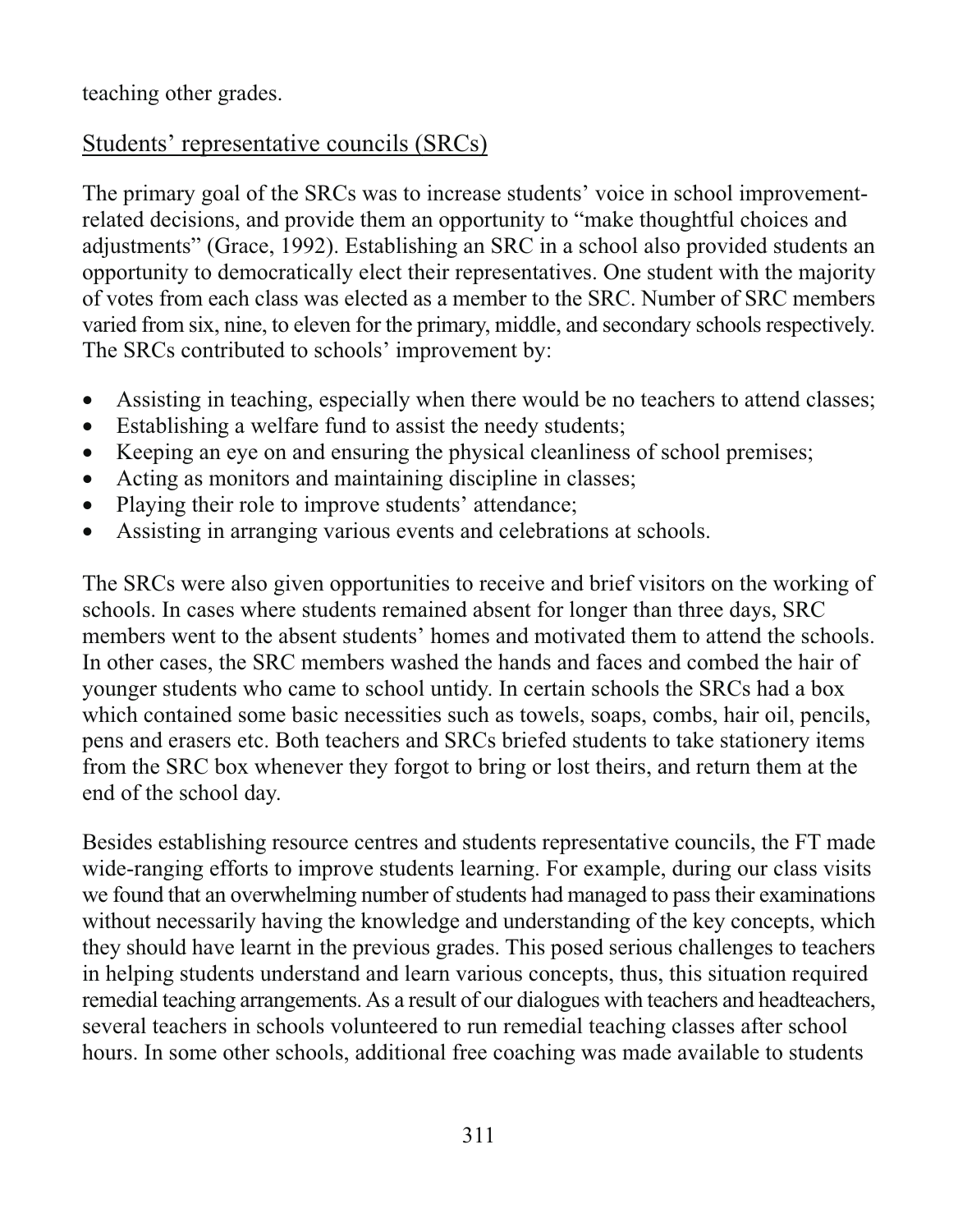during the summer and winter vacations. Teachers' additional, volunteer efforts to provide coaching not only improved school results, but they also brought a positive change in the parents' and community's perception of the AKES schools.

Moreover, we held frequent conversations with students to inform them about the opportunities and challenges that they might encounter in their future educational endeavors. By doing so we helped them raise their motivation and give more time to their studies even after school hours. There were clear indications (e.g. parents' and teachers' feedback) of students' increased motivation in their studies. For instance, because of our ongoing dialogues with students, they utilized their time from and to schools to have educational conversations with their friends, or to learn concepts from their books. While students taking their cattle for grazing in their gardens or doing their household work (taking care of their siblings) showed interest in their books.

## **Community participation and accountability**

In order to ensure holistic development of students, schools need to work in close collaboration with parents and the school community. "School-community relations involve working with community councils, community development associations, parentteacher associations, and other local organizations that have an interest in the schools" (Chapman, 2003:12). Community participation in school life is getting an increasing recognition worldwide and the school improvement research is replete with evidence of community's positive impact on school improvement (Bray, 2000). The AKESP, too, has long realized the significance of the community's role in the promotion of education. Community, therefore, has a say at the various levels of the AKESP management to formulate policies that are in line with the organizational goals and the community's expectations.

However, developing a sustainable system for community participation is much easier said than done, because it requires parents and the community members to see themselves as partners with the AKESP and also accept equal responsibility for the access, quality, and sustainability of educational initiatives. Our frequent interactions with teachers and parents reflected the fact that communities generally looked to schools for their children's education, and would not play an active role in promoting and improving education. We took several initiatives to enhance community participation in schools, and specifically focused on the following strategies: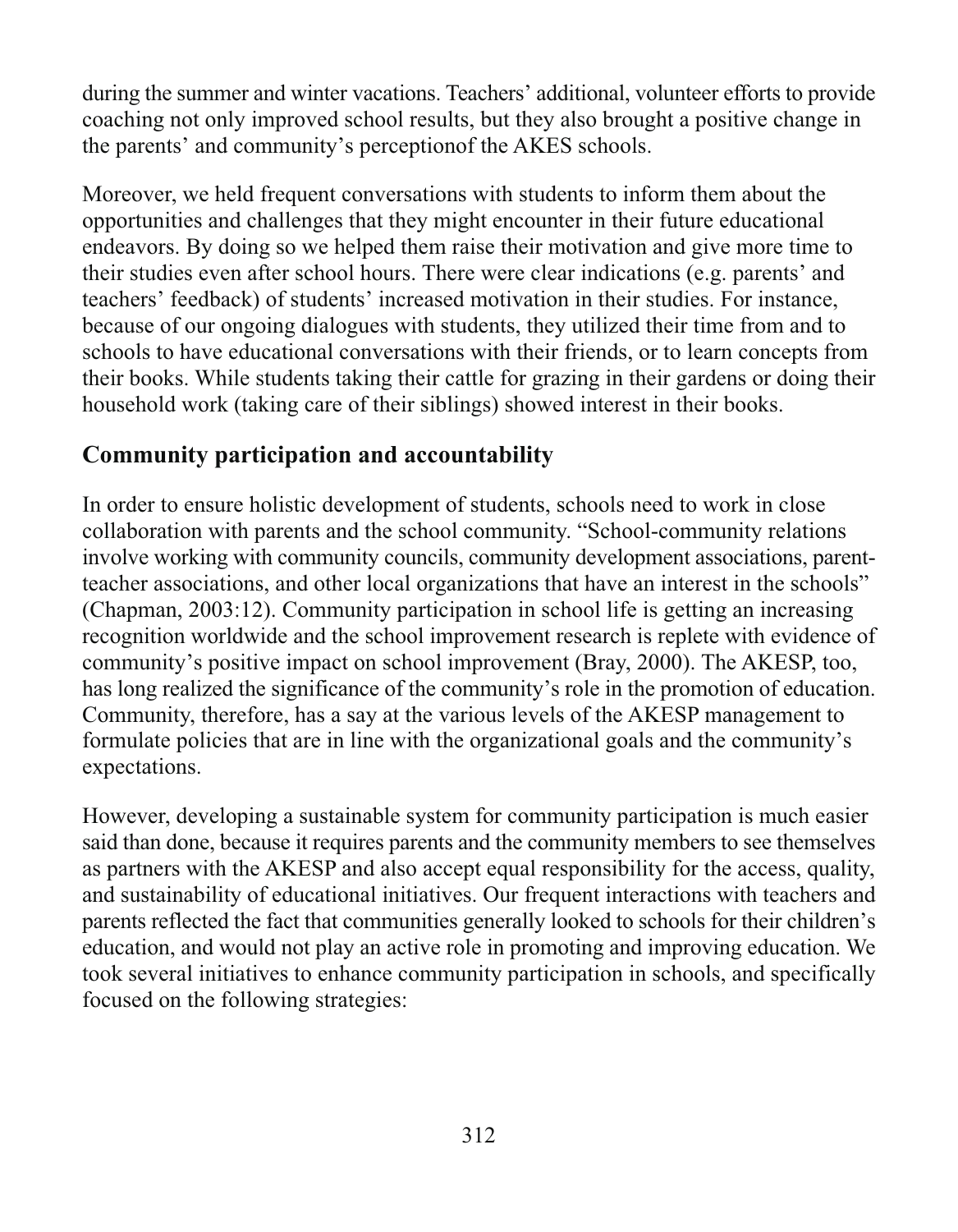## Involving mothers in their children's schooling

The need for the multi-dimensional development of students requires that teachers should involve key people having an influence on children's life and, thereby, on their schooling. Therefore, "partnership between parents and teachers has become enshrined in educational policies" (Reay, 2000), both here at home and abroad. Since fathers, in the context of the Northern Areas, usually remain outside home for various reasons (attending offices and working in farms), mothers, generally housewives, have a significant role to play in their children's education. Realizing their critical role in improving schooling, the FT took initiatives to improve mothers' understanding of their children's education and, thereby, increased their involvement in school activities.

For the first time in the Northern Areas we initiated the idea of celebrating Mothers' Day in schools, where we conducted sessions on how both educated and uneducated mothers could contribute to their children's education. In several instances, mothers contributed in kind and cash for school improvement. In other cases, they volunteered for manual work in repair and maintenance of schools. In sum, mothers' involvement in schools considerably improved their image of the AKESP schools, and helped narrow down the previously existing gap between schools and parents.

## **Revitalizing the Village Education Committees (VECs)**

Two groups of people jointly manage the AKESP operations: First, the honorary managers (right from the Chairman, AKESP, to the VEC members at the school level) are selected for three years and they provide voluntary support to facilitate and decide on the strategic direction for the AKESP; secondly, the professional managers (right from the Chief Executive Officer to the teachers), who give their full-time, professional knowledge and skills to help the institution achieve its goals. The VEC, formerly known as the School Management Committee (SMC), consists of a certain number of parents and the head teacher, and is expected to provide honorary and community-related support to schools. The size of VEC varies according to the size and status of the school. Since the school headteacher works as the secretary, and in case of high schools two to three more teachers are selected as members on the committee, the VEC brings both the professionals and the honorary workers closer together to address the school-related issues.

The needs analysis reflected that the honorary set-up in general and the VECs in particular had ambiguity about their role. Many volunteers saw their role as an authority rather than a responsibility. For instance, instead of working as community educators and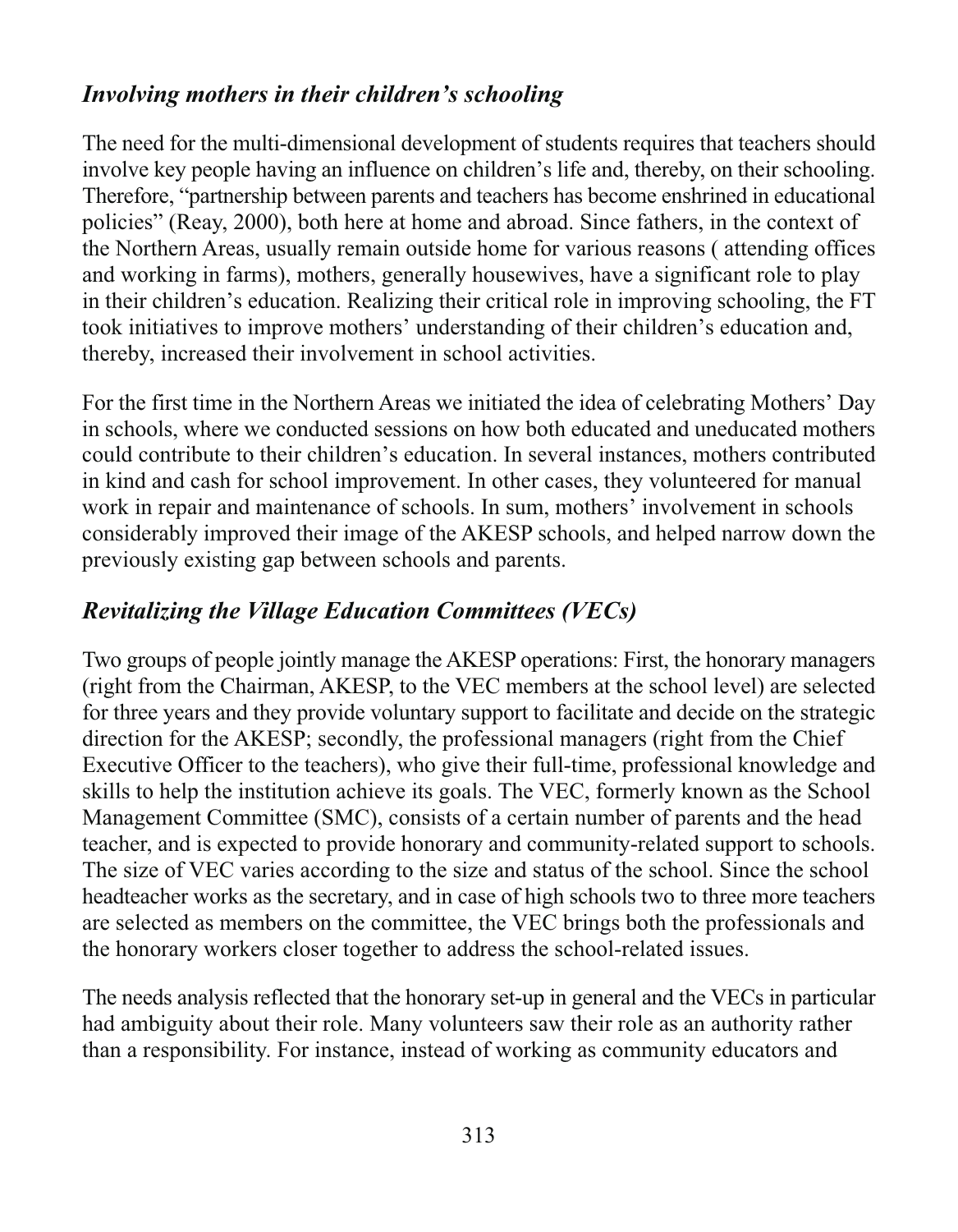leaders to help parents understand their role in their children's education, many honorary workers tried to step into the work of professionals: they tried to influence the appointments, transfers and promotions of staff. In other cases, some of them tried to do academic monitoring rather than providing community-related support to schools. At the FEO Gahkuch, we made efforts to revitalize the VECs: First, by creating a sense of the need for collaborative efforts and, secondly, by conducting numerous orientation programmes for the honorary workers to help them understand their role as community leaders. As a result, there was notable improvement in how they enacted their role as community educators.

## **School leadership**

School improvement process is inextricably linked with school leadership. Sammons et al. (1995), for instance, see leadership as one of the most important characteristics of schools and argue that there is little evidence of effective schools with weak leadership. Traditionally, discussion on school leadership had a focus on headteachers alone, but with the newly emerging trends in school improvement anyone (be it a student, a teacher, or a management staff) who influences others to use their creative skills for school improvement can be a school leader (Barth, 1990). At the FEO Gahkuch we conducted sessions for headteachers on leadership development, and particularly emphasized the idea of shared leadership in schools. In addition, these leadership development sessions focused on improving headteachers' coaching and mentoring role in school improvement.

The impact of headteachers' leadership skills was visible from their various school improvement initiatives. For instance, many of the headteachers encouraged a culture of shared leadership by increasing teachers, students, and parents participation in school improvement-related decisions. The SRCs, various committees of teachers, and the VECs involvement in school were the signs of headteachers' shared leadership. However, though they showed interest and vigour, not all headteachers equally understood the need and philosophy of shared leadership. There were some headteachers who were politically motivated, expecting immediate rewards (good grades in their performance appraisal, promotions or increase in their salary) for their school improvement efforts. It was an enormous challenge to help such heads to understand the need to take school improvement initiatives, without linking them to personal and material gains.

## **School supervision and monitoring**

Though the supervision and monitoring of schools needs to be improvement-oriented,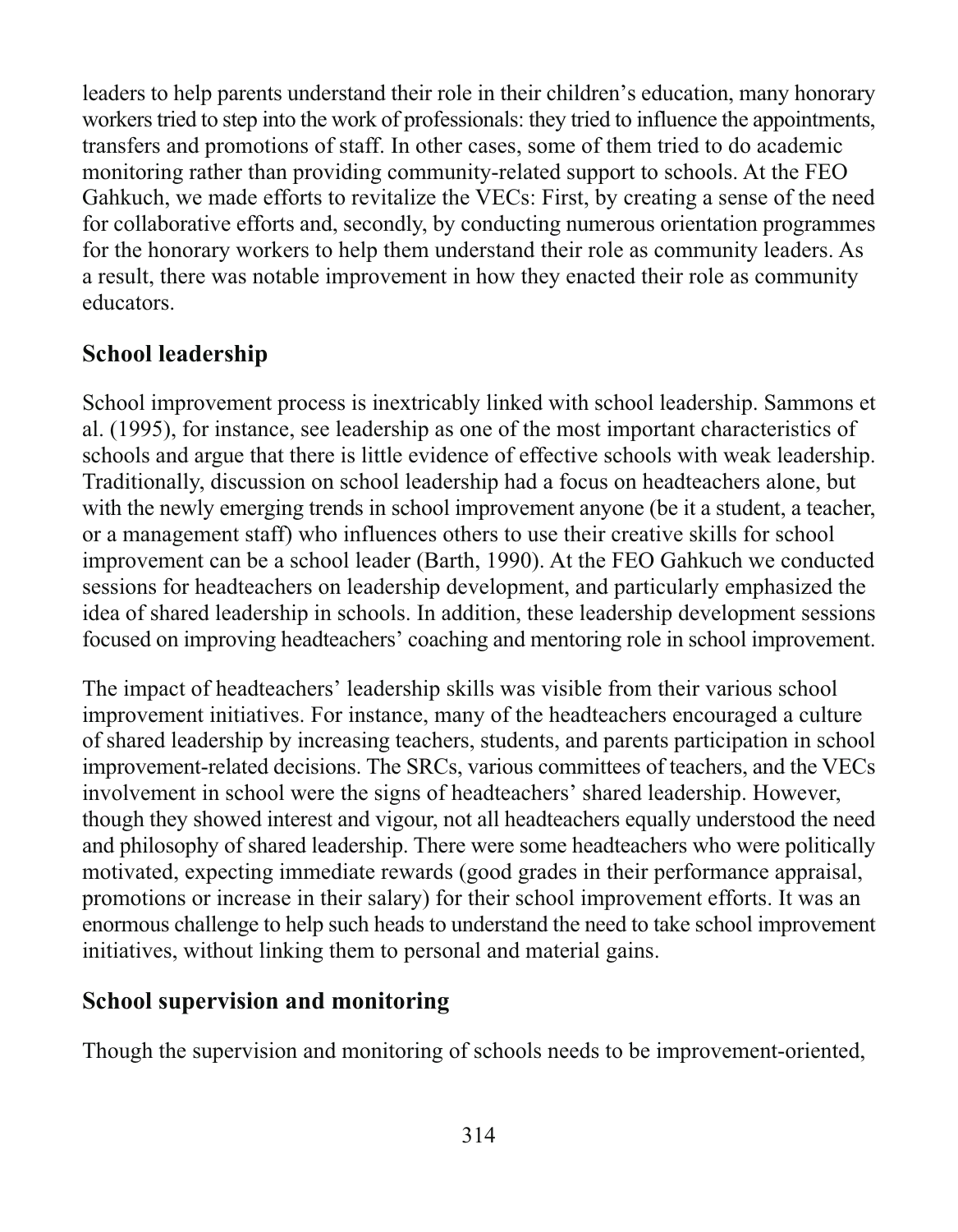teachers in the Northern Areas seem to have developed negative connotations about the supervision and monitoring. They generally saw supervisors as "policemen" visiting schools to find weaknesses and, as a result, to penalize teachers and headteachers for their shortcomings. On the other hand, supervisory staff, too, believed in their "seniority" and "authority" to take actions against their subordinates. Replacing this top-down, command-driven system of monitoring with supervision for professional growth and improvement emerged as a huge challenge. The shift in the supervision style meant bridging the gap and creating trust between the FEO team and the school staff. It also required the supervisory staff to play their role as caring professional guides rather than harassing teachers for their shortcomings.

In switching over to a more professional and more improvement-oriented style of supervision, we took various trust-building measures. For instance, we repeatedly communicated to teachers that we were there to help them in their professional (and personal) challenges. Also, we avoided surprise visits to schools and to classes, rather we made negotiated, pre-planned visits. We also introduced and encouraged the style of having pre- and post-observation conferences with teachers (and headteachers) both to determine a focus for the visits and to share and reflect on the observations. By focusing more on their successes, achievements, and potential for improvement, we were able to create a situation where teachers took the lead to invite us to their classes to show us their achievements. Teachers also phoned us or sent us letters, requesting us to visit them and address their content-specific challenges.

Generally, our school-visit model included the following activities: For the planned visits, we went to schools before the morning assembly. Observed teachers' lessons during the entire school day (8-9 lessons) and shared feedback to individual teachers after the school hours. We then conducted a professional development session on a common topic of interest for all teachers and in the late afternoon met the VEC to address school- and community-related issues, if any. The issues that required meetings with the VECs would be about students' tuition fee, school repair and maintenance, celebrating various events at schools, absenteeism, and visitors to schools.

### **Conclusion**

Is the foregoing narrative a success story of a PDT's school improvement initiatives? The answer is NO. I worked as the head of the FEO, in a fairly autonomous environment for decision-making and for initiative taking for more than two years, before I was transferred to the central office. Undoubtedly, our work style (that of playing a mentor's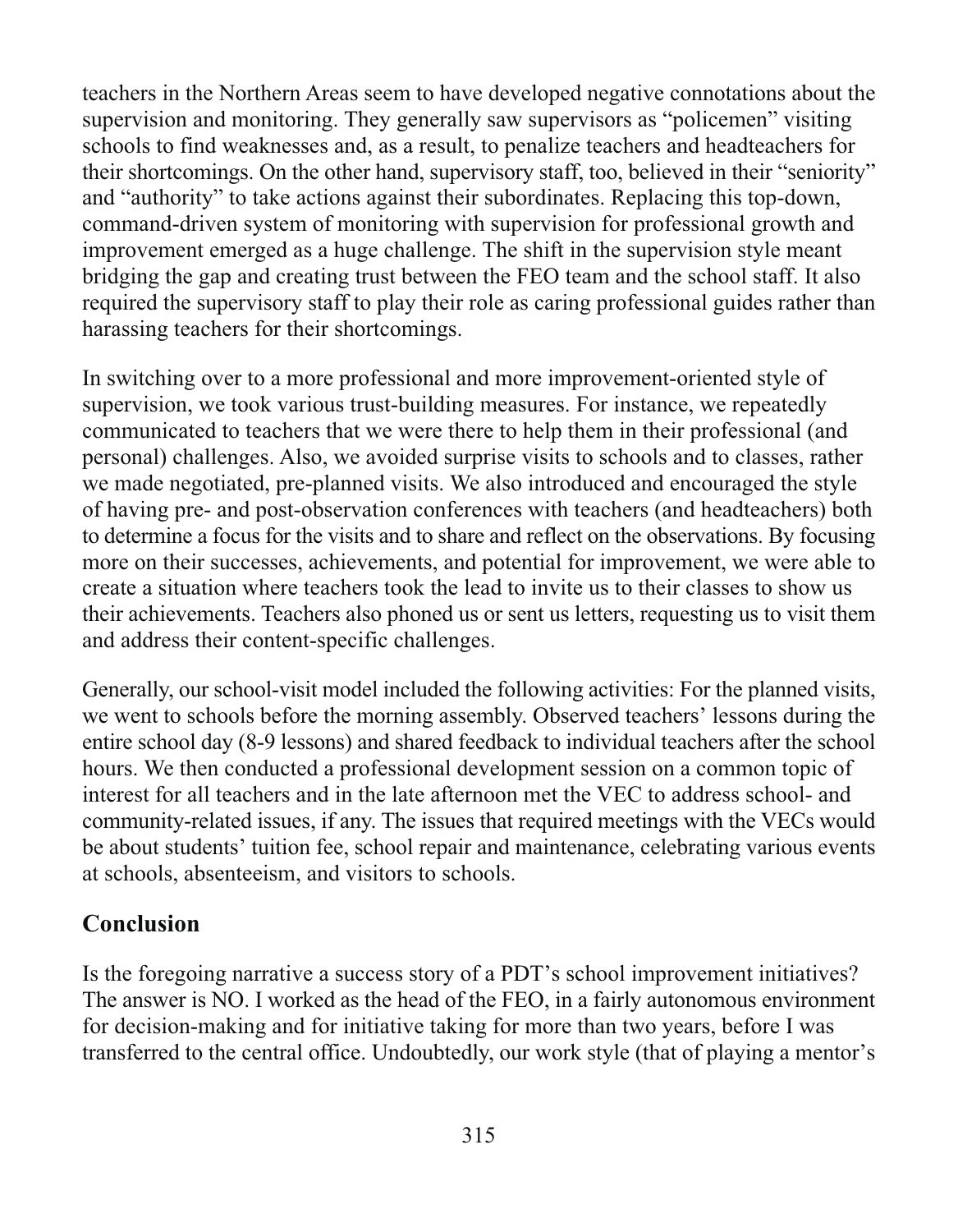and a community developer's role) had made a significant difference: it improved teachers, students and community's image of the AKESP schools, motivated teachers to put in more time and efforts in their professional obligation, decreased teachers and students absenteeism, enhanced students' sense of ownership of schools and, above all, it helped narrow down the gap between schools and communities. Though I don't have any handy, hard evidence, but based on my interaction with various people, I have an impression that most of the school improvement initiatives taken during our two years have died down. It would require a systematic investigation to find out why the school improvement initiatives, which once sparked an interest and motivation within the school community, withered away.

Although some of the working conditions remained unaltered, several of them changed. One of the members on the core FT (of three people) still works in the same FEO. The VECs and other community leaders were changed after completing their three years and new people came on board. More importantly, the central office leadership, which encouraged us to take creative steps for school improvement, changed which, I believe, further compounded the challenges for the new FEO team to keep the momentum of school improvement.

However, the lessons learnt from this rise and fall of the school improvement enthusiasm and dedication of the people involved have significant implications both for educational managers and for the educational change facilitators. For instance:

- School improvement initiatives require considerable time, constant tending and  $\bullet$ ongoing reflection by all concerned people in order for the changes to take roots;
- Change of key personnel adversely affects the process of school improvement;  $\bullet$
- Even when people seem enthused and take interest in school improvement, they may  $\bullet$ not yet deeply believe in the change process, and, thus, may take a U-turn when the forces for change dissipate;
- Each stakeholder in the schooling of the children (whether literate or illiterate, poor  $\bullet$ or rich, male or female, young or old) has a very significant role in school improvement;
- Resources help and accelerate but cannot block the process of school improvement.  $\bullet$ Right attitudes and strategic interventions are more important than material resources;
- Without a change-loving and improvement-oriented mind at the top of the hierarchy,  $\bullet$ there is the least likeliness of improvement at the lower level;
- Sustainability of school improvement also demands improving the immediate wider  $\bullet$ world of which the school is a part.